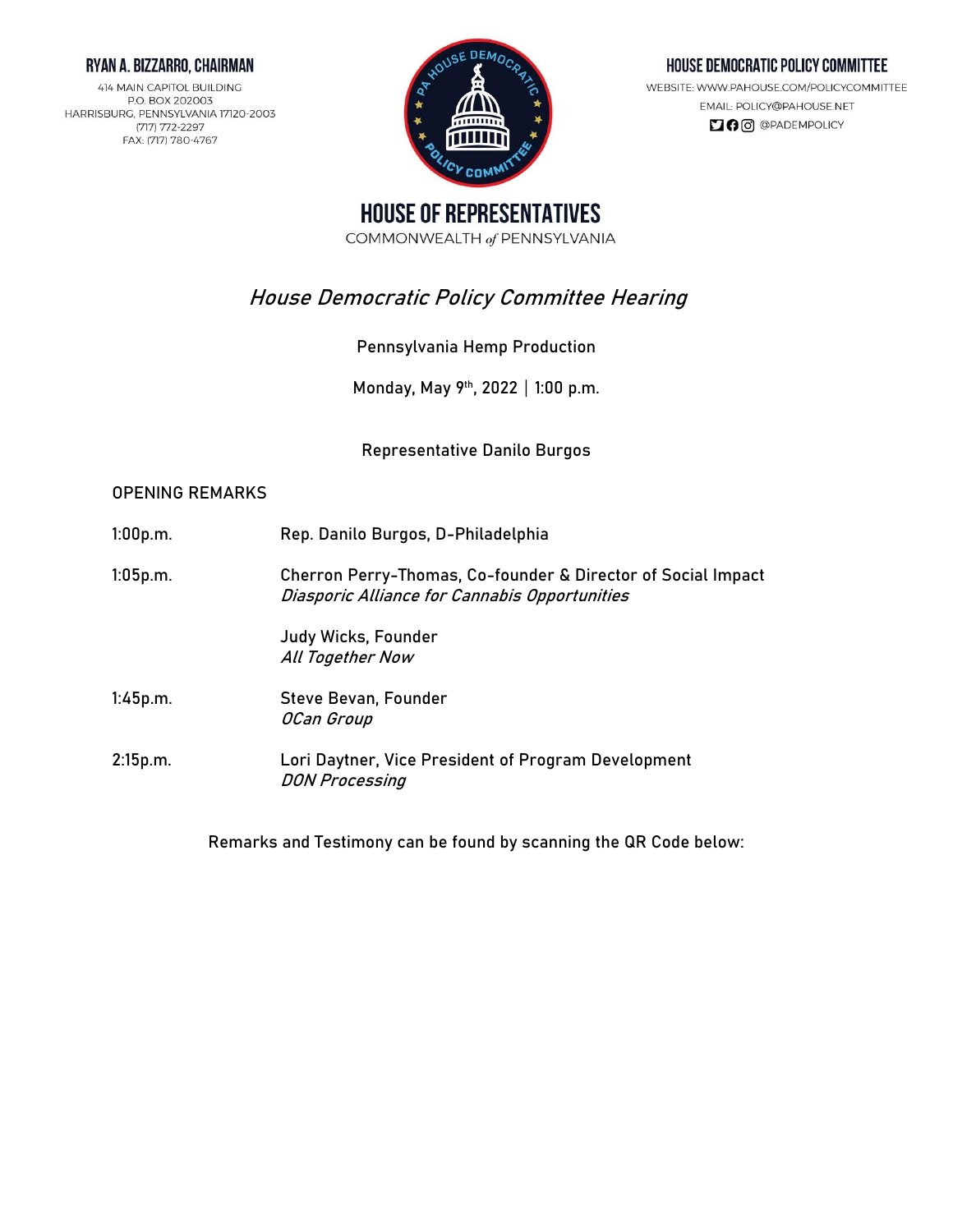414 MAIN CAPITOL BUILDING P.O. BOX 202003 HARRISBURG, PENNSYLVANIA 17120-2003 (717) 772-2297 FAX: (717) 780-4767



#### HOUSE DEMOCRATIC POLICY COMMITTEE

WEBSITE: WWW.PAHOUSE.COM/POLICYCOMMITTEE EMAIL: POLICY@PAHOUSE.NET 

**HOUSE OF REPRESENTATIVES** 

COMMONWEALTH of PENNSYLVANIA

#### **Testimony- Cherron Perry-Thomas, DACO**

My name is Cherron Perry-Thomas, I'm the co-founder the Diasporic Alliance of Cannabis Opportunities (DACO), a hemp business consultant, and owner of a marketing and sales company which has specialized in hemp finished goods since 2007. When I first started I worked with brands from other countries like Canada and India, with robust hemp industries.

My focus then and now continues to be education, helping to bridge the gap of this once banned crop to help communities understand the wellness and sustainable benefits. We have helped to educate thousands with our outreach, conferences, and other events like "Philly Hempin". On June 3, 2019, we were invited to Harrisburg for a citation recognizing the second week in June "Hemp History Week" in PA. This is a week that I've participated in for the last 12 years nationally, so I was finally glad to see it be officially acknowledged in my state.

Through my work I've seen some of the challenges first hand that face entrepreneurs and farmers in Pennsylvania. The need for resources, education, and a change in policy are needed to help our state become the "Hemp Capital" of this nation. Hemp as food, medicine, shelter, fuel, and clothing, are part of many societies, it should be a part of ours too but, it has been a struggle.

A past client of mine has one of the few processors in the state and they forge a way despite the challenges. As a BIOPIC company, it has one of the few processing facilities of its kind in the country. They have proprietary separation and refinement technology that is able to process green or partially green stalk. They can turn hemp stalks into fiber for textile, hurd for building, or powder for nutrition. When we first started. I encourage a local supply chain but, the only thing holding them back - local hemp, they need about 4,000 acres to operate. Companies like this are forced to buy from outside of PA and the USA because they cannot locate farmers growing for fiber. We need a clearinghouse of resources for those PA farmers and buyers to connect.

I also would like to urge you to support SB 1167 which allows financial institutions and insurance companies to conduct business with "legitimate cannabis businesses," including hemp-derived CBD businesses. The bill will help solve the banking and insurance difficulties that many hemp businesses have faced. Access to banking and insurance services is critical for businesses in Pennsylvania.

We need to see more diversity in PA hemp but this is larger than just hemp. There are **52,000 farms** and 7.3 million acres of farmland in our state. Agriculture is a big business in Pennsylvania but we need to do more to increase the level of diversity from a low 1%. Legislation to support cooperatives, resources, and funding will help socially disadvantaged farmers. With our mix of urban and rural in the state we need to look at legislation and education that can bring future generations and innovation into to the hemp industry which is the agriculture industry.

Please support SB 1167, a PA hemp clearing house and equitable legislation.

I appreciate your consideration.

Cherron Perry-Thomas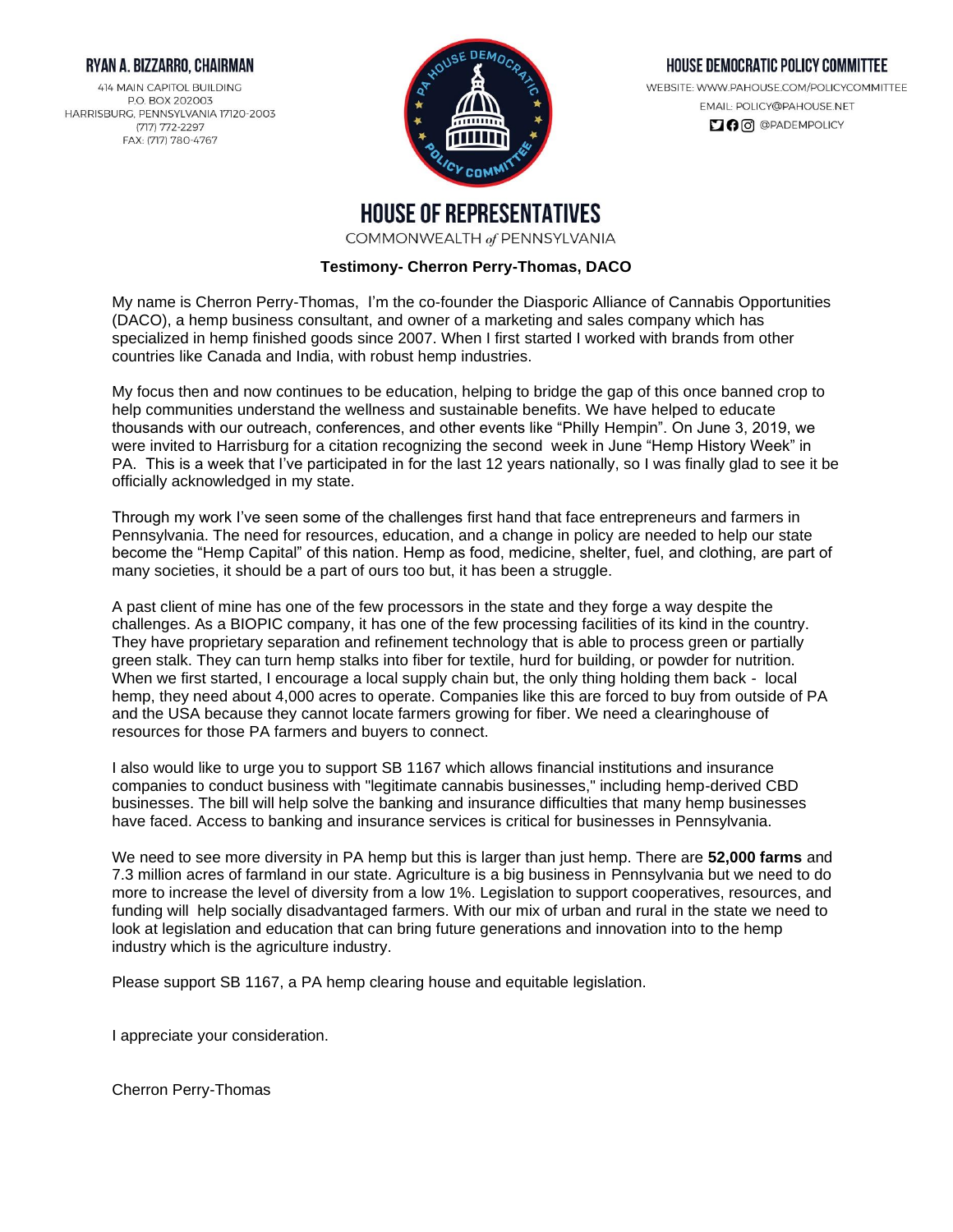414 MAIN CAPITOL BUILDING P.O. BOX 202003 HARRISBURG, PENNSYLVANIA 17120-2003 (717) 772-2297 FAX: (717) 780-4767



#### **HOUSE DEMOCRATIC POLICY COMMITTEE**

WEBSITE: WWW.PAHOUSE.COM/POLICYCOMMITTEE EMAIL: POLICY@PAHOUSE.NET **DO** @PADEMPOLICY

**HOUSE OF REPRESENTATIVES** COMMONWEALTH of PENNSYLVANIA

### **Testimony submitted by Judy Wicks to the PA House Democratic Policy Hearing: Hemp Production in PA May 9, 2022**

### **Introduction**

My name is Judy Wicks, and I am the founder of the nonprofit All Together Now Pennsylvania. Previously, I operated the White Dog Café in Philadelphia, which I founded in 1983 and sold in 2000. It was this experience that began my work with local farmers, and though which I gained an understanding of the importance of local supply chains to our long term security - financially, socially, and environmentally.

After the national ban on hemp ended, I founded All Together Now Pa in 2019 with the hope of influencing this emerging industry to better serve the interests of our own citizens rather than allowing this unique opportunity to be dominated by multi-state corporations.

In 2019, we formed the Hemp Local Supply Chain Coalition, made up of hemp farmers, entrepreneurs, researchers, and advocates. All Together Now PA convened numerous gatherings so that coalition members could learn from each other, form partnerships, develop local supply chains, and influence policy. Many relationships were formed as we grew this network of Pennsylvanians dedicated to building resilient, regenerative, and just local economies in our state.

When hemp farmers could not find enough buyers for their crops, we developed separate coalitions for several end uses: Food, Clothing & Textile, Building Material, and Plant Medicine. Through these coalitions, we are working to build local supply chains from farmer to end user, while at the same time seeking opportunity for marginalized rural and urban communities to achieve greater economic justice.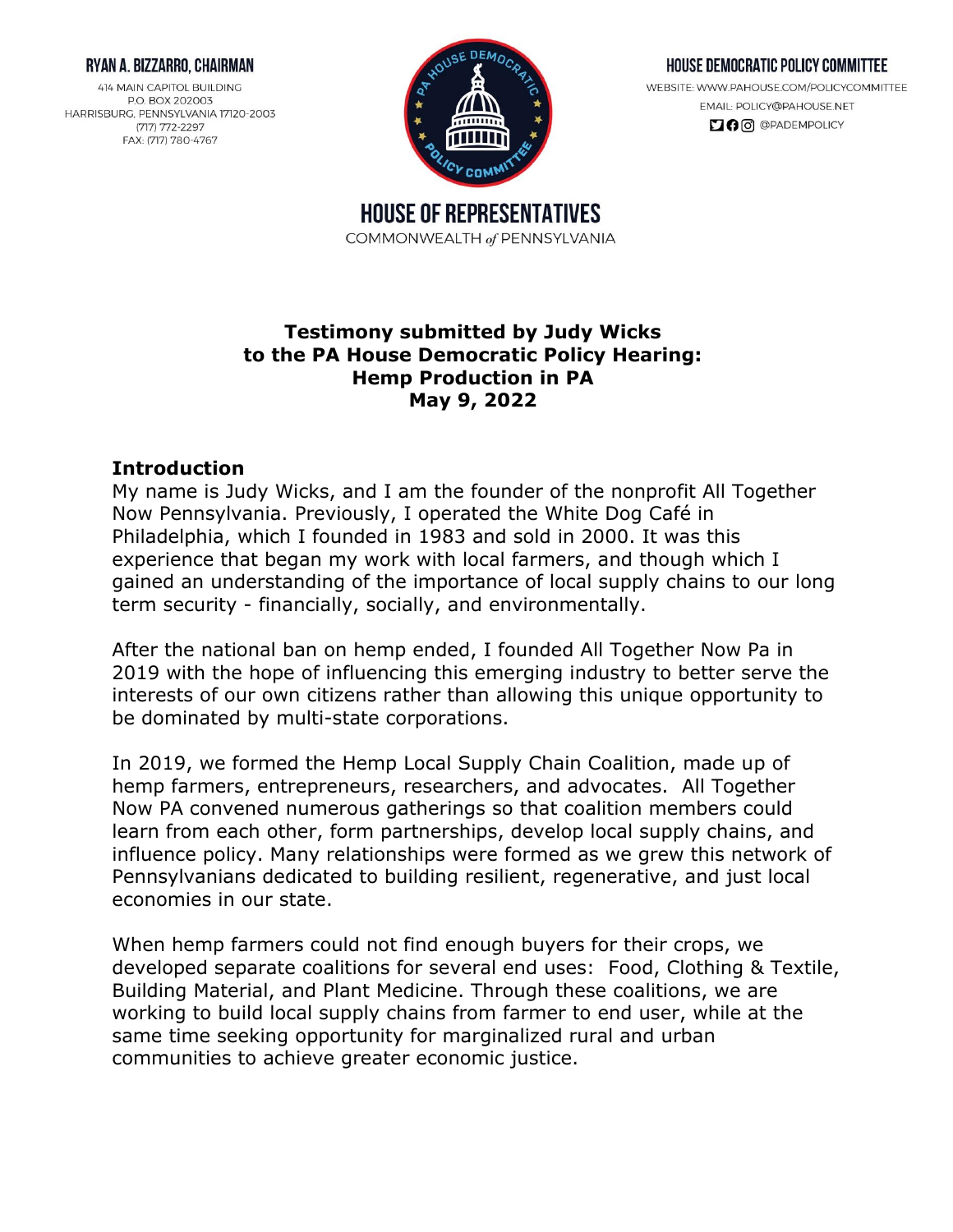414 MAIN CAPITOL BUILDING P.O. BOX 202003 HARRISBURG, PENNSYLVANIA 17120-2003 (717) 772-2297 FAX: (717) 780-4767



### **HOUSE DEMOCRATIC POLICY COMMITTEE** WEBSITE: WWW.PAHOUSE.COM/POLICYCOMMITTEE EMAIL: POLICY@PAHOUSE.NET **DO** @PADEMPOLICY

**HOUSE OF REPRESENTATIVES** 

COMMONWEALTH of PENNSYLVANIA

Our vision is to use hemp as a vehicle for building greater local self-reliance in basic needs. Local production moves wealth and power from outside corporations to our own communities. Local production reduces the carbons of long-distance shipping and decreases our reliance on vulnerable global supply chains.

### **Hemp History**

Hemp is an amazing and versatile plant, which is in the cannabis family along with its cousin, marijuana. Marijuana contains the psychoactive component THC, while hemp contains only .3% or less of THC, and is not psychoactive. Because of its similarity to marijuana, hemp has been misunderstood and often carries the stigma of marijuana even though it is not psychoactive.

Hemp is an ancient crop. According to a pollen study, the hemp plant evolved 28 million years ago on the eastern Tibetan Plateau, and still grows wild across Central Asia. Hemp is one of the oldest domesticated crops. More than 4000 years ago, Chinese farmers began to grow it for oil, and for fiber to make rope, clothing, and paper. Before the federal ban was imposed in 1939, hemp was the fiber crop of choice in Pennsylvania along with flax. In colonial times, clothes in Pennsylvania were largely made from hemp, as was paper, rope and the sails for ships. George Washington, John Adams and Thomas Jefferson all grew hemp. Early drafts of the Declaration of Independence were written on hemp paper, and popular folklore claims that Betsy Ross's flag was made of hemp.

Despite its many uses, the federal government banned hemp from 1937- 2018. China is now the world leader in hemp production. Once the center of hemp production in America, Pennsylvania now has the opportunity to revive a hemp industry for its many benefits as food and fiber, with endless possibilities for industrial applications and consumer products. By increasing local self-reliance in basic needs, hemp provides a way to both mitigate carbons and prepare our communities to endure climate change.

### **Agricultural Benefits of Hemp**

There are many agricultural benefits of hemp. The plant absorbs more carbon than trees. It remediates the soil and was even used to remediate the land at the Chernobyl nuclear disaster site. Hemp is commonly used as a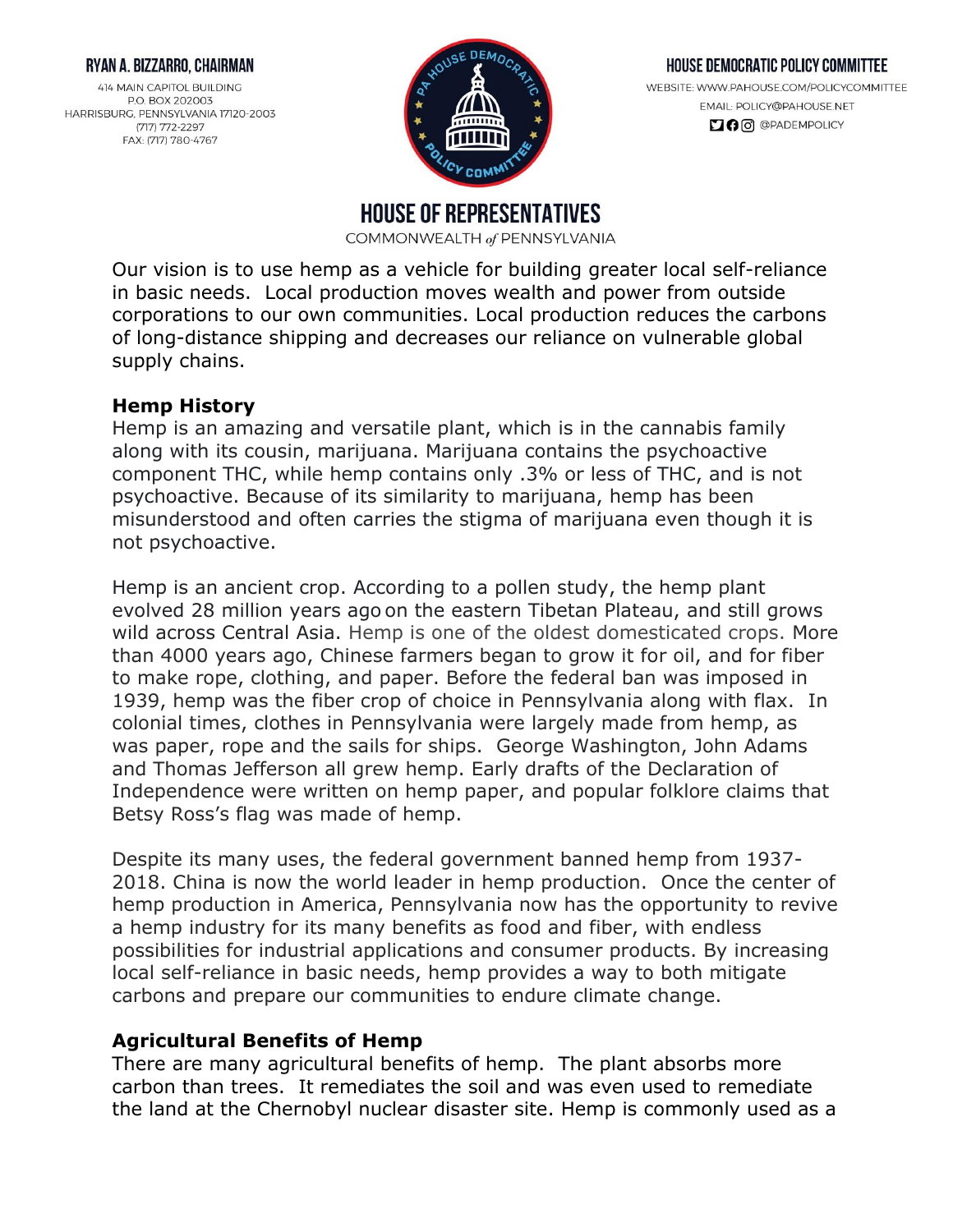414 MAIN CAPITOL BUILDING P.O. BOX 202003 HARRISBURG, PENNSYLVANIA 17120-2003 (717) 772-2297 FAX: (717) 780-4767



### **HOUSE DEMOCRATIC POLICY COMMITTEE** WEBSITE: WWW.PAHOUSE.COM/POLICYCOMMITTEE EMAIL: POLICY@PAHOUSE.NET **DO** @PADEMPOLICY

**HOUSE OF REPRESENTATIVES** 

COMMONWEALTH of PENNSYLVANIA

rotational crop to return plant nutrients to the soil without the use of synthetic fertilizers. Hemp does not require pesticides or herbicides. It naturally suppresses weeds and is pest resistant. Its long root system also makes it drought resistant. Hemp grows fast so that it can produce up to four harvests per year. There is little or no waste in growing hemp since many products can be made from the hemp plant.

### **Products Made from Hemp**

### **1. Food**

Hemp is a highly nutritious source of protein, and contains omega 3, all nine essential amino acids and other nutrients. It can be used as an oil in cooking, as a flour, and as a plant-based milk, which contains more protein and healthy fats than other plant-based milks. Hemp hearts, often used with salads and cereals, provide a complete protein, especially useful for vegans.

Members of All together Now PA's food coalition that produce hemp food products include:

Susquehanna Mills, Muncy, PA - hemp oil

Small Valley Milling, Halifax, PA - hemp flour

- The Hempstead, East Stroudsburg, PA hemp milk (mixed with other local seed milks)
- Bo'De' Regional, Philadelphia making plans to produce hemp milk

Considering the plight of dairy farmers in PA and the increased demand for plant-based milk, growing hemp for milk has the potential to be an alternative product for failing dairy farms.

### **2. Clothing & Textile**

Compared to cotton, hemp fabric is much stronger and more durable. Cotton requires 3 times more land, 10 times more water to grow, and 4 times more water to process.  The cotton industry is the highest consumer of pesticides, including those considered carcinogens, while hemp requires no pesticides.

Hemp is a beneficial natural fiber, which can replace environmentally harmful synthetic fabrics, which are currently used in most clothing. Synthetic fabrics such as Polyester, Acrylic, Nylon, Spandex and Acetate are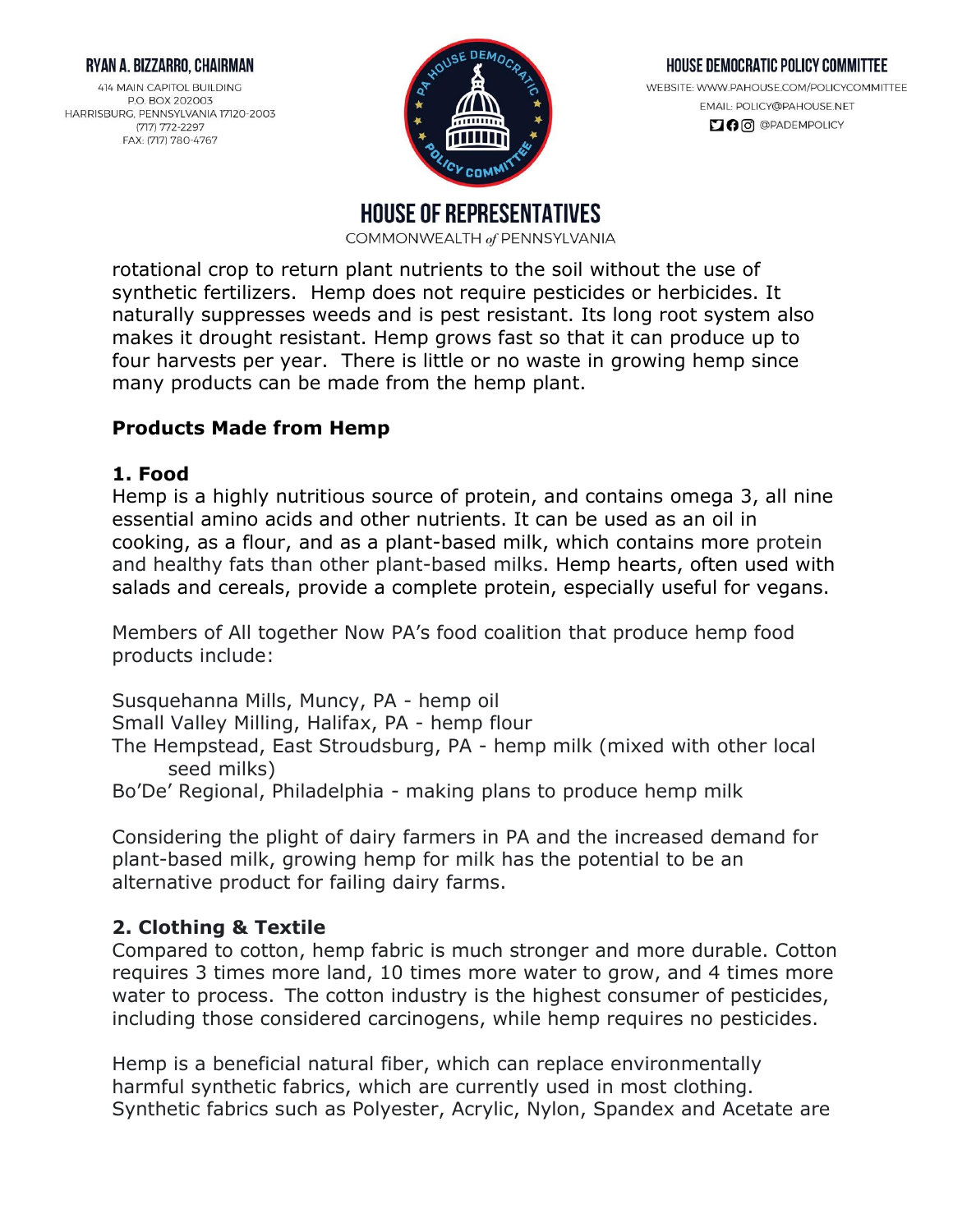414 MAIN CAPITOL BUILDING P.O. BOX 202003 HARRISBURG, PENNSYLVANIA 17120-2003 (717) 772-2297 FAX: (717) 780-4767



### **HOUSE DEMOCRATIC POLICY COMMITTEE**

WEBSITE: WWW.PAHOUSE.COM/POLICYCOMMITTEE EMAIL: POLICY@PAHOUSE.NET **DO** @PADEMPOLICY

**HOUSE OF REPRESENTATIVES** COMMONWEALTH of PENNSYLVANIA

made from fossil fuels. Their production is emission intensive and environmentally degrading. Washing these synthetics releases microfibers into the water that kill aquatic organisms. Alarmingly, a recent study found microplastics in the blood of 80% of people tested. This is the result of the large amount of synthetic fabric now used for making clothing in the "fast fashion" industry. All Together Now Pa is working to support the emerging "slow fashion" industry, which is locally and small-scale produced using natural fibers. Our long-term goal is to establish a "dirt-to-shirt" local supply chain connecting hemp farmers to textile manufacturers. There are many hurdles due to the lack of knowledge and infrastructure resulting from the long ban. First, it is essential to have the right seed genetics for appropriate fiber varieties and adapting these seed varieties to Pennsylvania's diverse geography and soil types.

A major obstacle is the lack of processing facilities, which are very costly. BioPhil Natural Fibers located in Phoenixville, PA has opened a hemp processing facility, but additional equipment is needed to prepare the hemp fiber for textile production.

As an affiliate of the nation group Fibershed, All Together Now PA is currently mapping all the businesses in PA affiliated with manufacturing clothing and textiles. We have identified many potential end users of hemp textiles, but without processors in place, farmers are generally not planting hemp for fiber. A network of processing facilities throughout the state is needed to support a robust textile industry.

### **3. Building Materials**

So far, there are at least two sustainable building materials being produced from hemp - hempcrete and hemp wood. There is also work being done to use hemp fiber for acoustical tiles and other products. Hempcrete is a biocomposite, non-structural insulation material made from the hurd, or woody core, of the hemp plant, mixed with lime binder and water. As an installation material it replaces fiberglass and styrofoam, which are toxic and contain fossil fuel. Hempcrete has tremendous insulation capacity and though it is currently more expensive to install than traditional insulation materials, the savings in energy bills are as much as 50%. Although it is not weight baring, hempcrete provides a wall surface, replacing sheet rock. It is moisture and mold resistant, pest resistant and a fire retardant.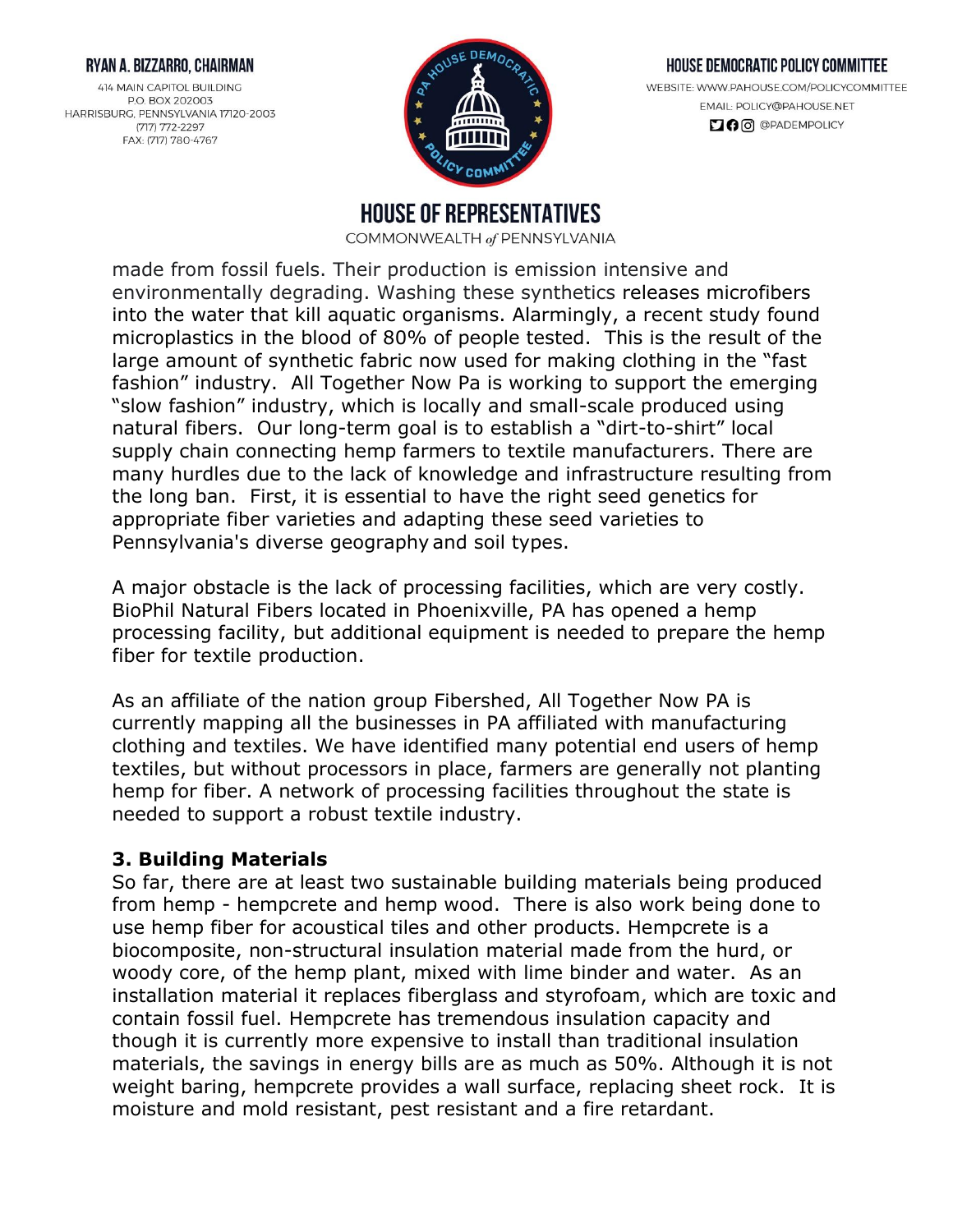414 MAIN CAPITOL BUILDING P.O. BOX 202003 HARRISBURG, PENNSYLVANIA 17120-2003 (717) 772-2297 FAX: (717) 780-4767



### **HOUSE DEMOCRATIC POLICY COMMITTEE**

WEBSITE: WWW.PAHOUSE.COM/POLICYCOMMITTEE EMAIL: POLICY@PAHOUSE.NET **DO** @PADEMPOLICY

**HOUSE OF REPRESENTATIVES** COMMONWEALTH of PENNSYLVANIA

Two members of All Together Now PA's Building Material Coalition - Americhanvre Cast Hemp, located in Allentown and Coexist Build in Blandon, PA - recently completed groundbreaking hemp construction projects. In April, the first hemp house in Pennsylvania was completed by Don Enterprises in New Castle. The hemp was installed by Americhanvre Cast Hemp, owned by Cameron McIntosh, the leader of All Together Now PA's Building Material Coalition. This is just the beginning for Don Enterprises, which plans to develop a hemp processing facility, which will open up western PA to many possibilities for hemp products.

Also in April, Coexist Build, an architect led company dedicated to bringing healthier building materials to the market, unveiled a small hemp cottage which will be used by students at Alvernia University in Reading to measure air quality and energy efficiency over the next two years.

Recently, the International Code Council (ICC) approved hempcrete for the International Residential Code (IRC), and hempcrete is soon expected to be approved as a US building material. There is much promise for establishing a robust hempcrete industry in our state, once the certification is complete and once there is adequate processing facilities, which turn locally grown hemp into useable forms.

In addition to hempcrete, another building material is wood made from hemp, which is stronger than oak. While it takes 20-50 years to grow a tree, hemp grows in 4 months. A Kentucky company called Hempwood, has plans to operate in Pennsylvania and will be purchasing locally grown hemp to manufacture Hempwood in our state.

### **4. Bioplastic**

Research is currently being conducted by students at Thomas Jefferson University in Philadelphia, under the direction of Ron Kander, who is a member of the All Together Now PA hemp coalition, and has connected several of our coalition members to grant money

With a 3D printer, university students have succeeded in making light switch plates made from hemp bioplastic. These switch plates are being used in the Coexist Build hemp cottage.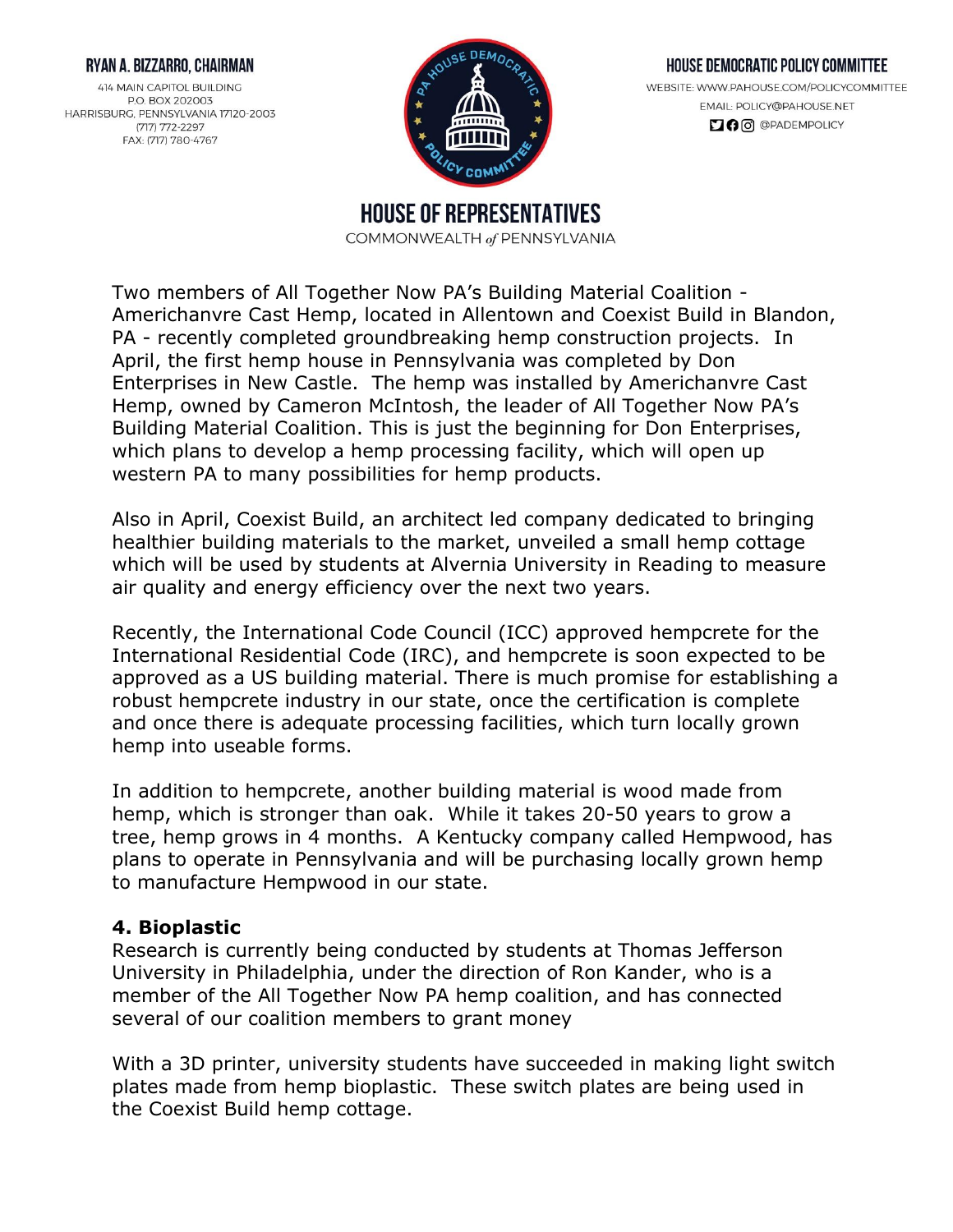414 MAIN CAPITOL BUILDING P.O. BOX 202003 HARRISBURG, PENNSYLVANIA 17120-2003 (717) 772-2297 FAX: (717) 780-4767



**HOUSE DEMOCRATIC POLICY COMMITTEE** WEBSITE: WWW.PAHOUSE.COM/POLICYCOMMITTEE EMAIL: POLICY@PAHOUSE.NET **DO** @PADEMPOLICY

**HOUSE OF REPRESENTATIVES** COMMONWEALTH of PENNSYLVANIA

There is a big future for replacing fossil fuel-based plastic with hemp bioplastic, which is ten times stronger than steel and lighter than glass. In 1941, Henry Ford made a bioplastic car in which hemp was one of several plant ingredients. And the car ran on ethanol made from hemp.

### **5. Biofuel**

Hemp can be used to produce both biodiesel and ethanol.

### **6. Paper**

Hemp has the capacity to replace trees for paper productions. One acre of hemp can produce as much paper as 4 acres of trees. Hemp uses less chemicals, water, and lasts longer than tree-based paper and it can be recycled more. Currently, there are no hemp paper producers in Pennsylvania, but it could be produced here as it is in New York state.

### **7. Body Care Products**

Hemp can be found as an ingredient in shampoo, body lotion, soap and lip balm currently being manufactured in various US locations. Susquehanna Mills currently produces a hemp hand soap, and there are many other opportunities for hemp based body care products in PA.

### **8. Plant Medicine**

CBD is a plant medicine that comes from the hemp plant. It is used to treat anxiety, depression, insomnia, inflammation, seizures, chronic pain, cancer, and even hair restoration. PA companies who grow the hemp, process it, and create CBD products include All Together Now PA coalition members Wild Fox Provisions in Barto, Pa and Pocono Organics in Long Pond, PA.

### **Hemp Can Build a Resilient Pennsylvania**

Global supply chains are breaking down and will continue to do so due to pandemics, increasingly chaotic weather, cyberwarfare, terrorism, social upheaval and war. Hemp can help us build resiliency by producing basic needs close to home, which will reduce the carbons of long distant shipping, and decrease our reliance on vulnerable global supply chains.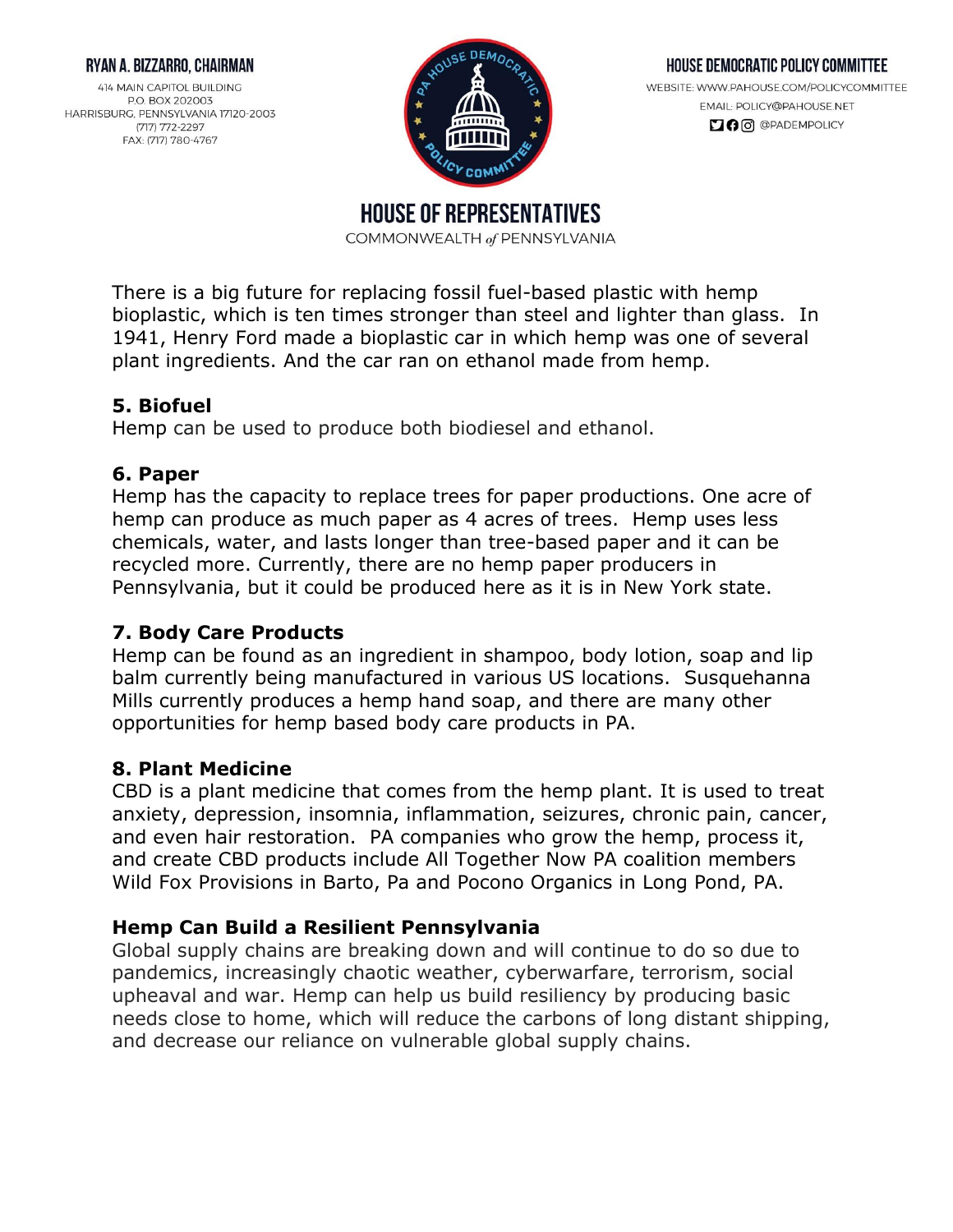414 MAIN CAPITOL BUILDING P.O. BOX 202003 HARRISBURG, PENNSYLVANIA 17120-2003 (717) 772-2297 FAX: (717) 780-4767



HOUSE DEMOCRATIC POLICY COMMITTEE WEBSITE: WWW.PAHOUSE.COM/POLICYCOMMITTEE EMAIL: POLICY@PAHOUSE.NET 

**HOUSE OF REPRESENTATIVES** 

COMMONWEALTH of PENNSYLVANIA

Building a new hemp economy gives us the opportunity to address economic justice by including and uplifting marginalized rural and urban communities, providing ownership opportunities and green jobs.

In closing, hemp can feed, clothe, shelter, and heal us. Hemp can clean and regenerate our soil. It can pull carbons from the air. Hemp can lead the way to a zero-waste world, a plastic free world - a world in harmony with natural systems. The time is now to build a hemp-based economy in Pennsylvania.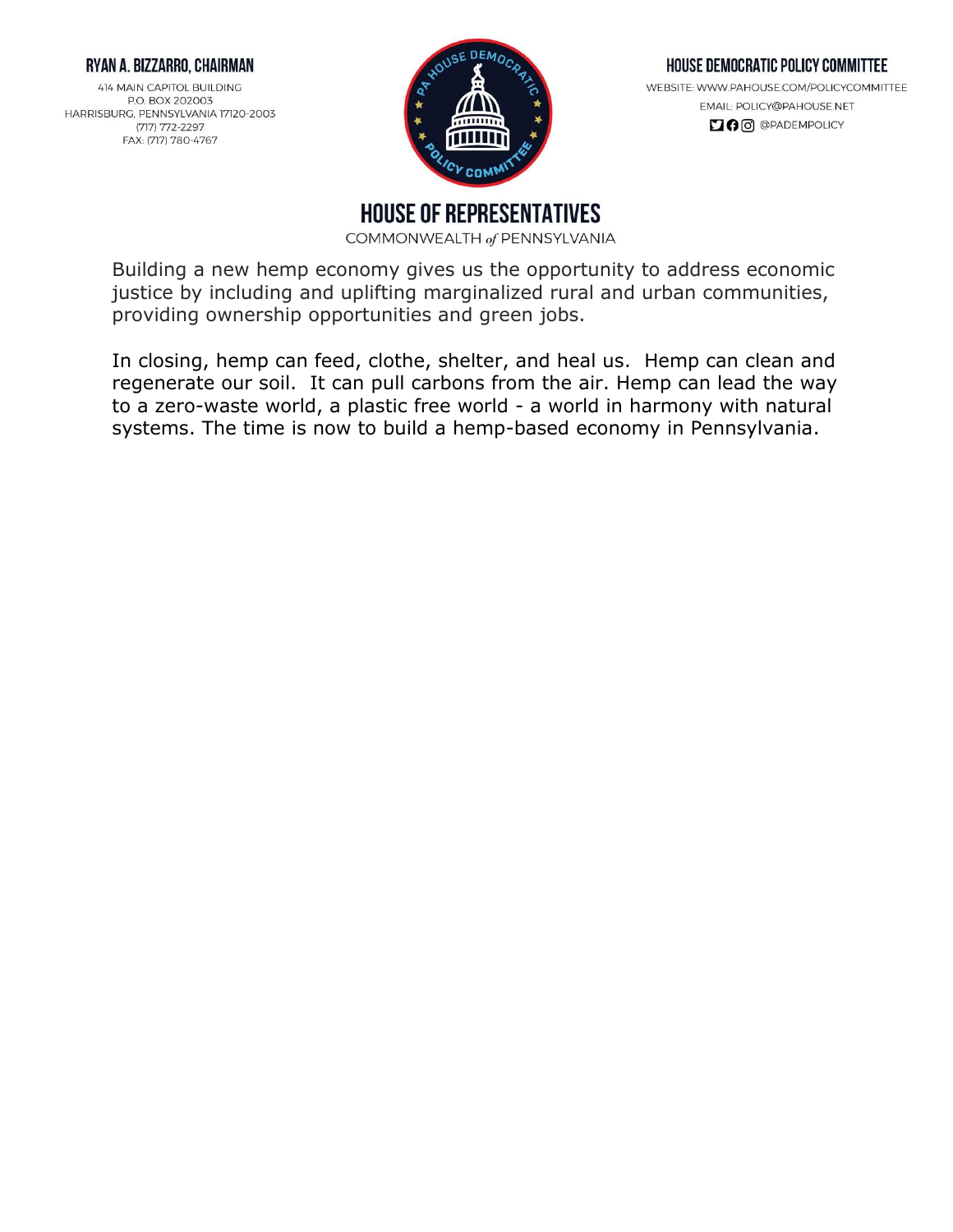414 MAIN CAPITOL BUILDING P.O. BOX 202003 HARRISBURG, PENNSYLVANIA 17120-2003 (717) 772-2297 FAX: (717) 780-4767



#### HOUSE DEMOCRATIC POLICY COMMITTEE

WEBSITE: WWW.PAHOUSE.COM/POLICYCOMMITTEE EMAIL: POLICY@PAHOUSE.NET **DO** @PADEMPOLICY

**HOUSE OF REPRESENTATIVES** COMMONWEALTH of PENNSYLVANIA



Monday, May 9, 2022

Philip W. Berezniak, Esq. Lori Daytner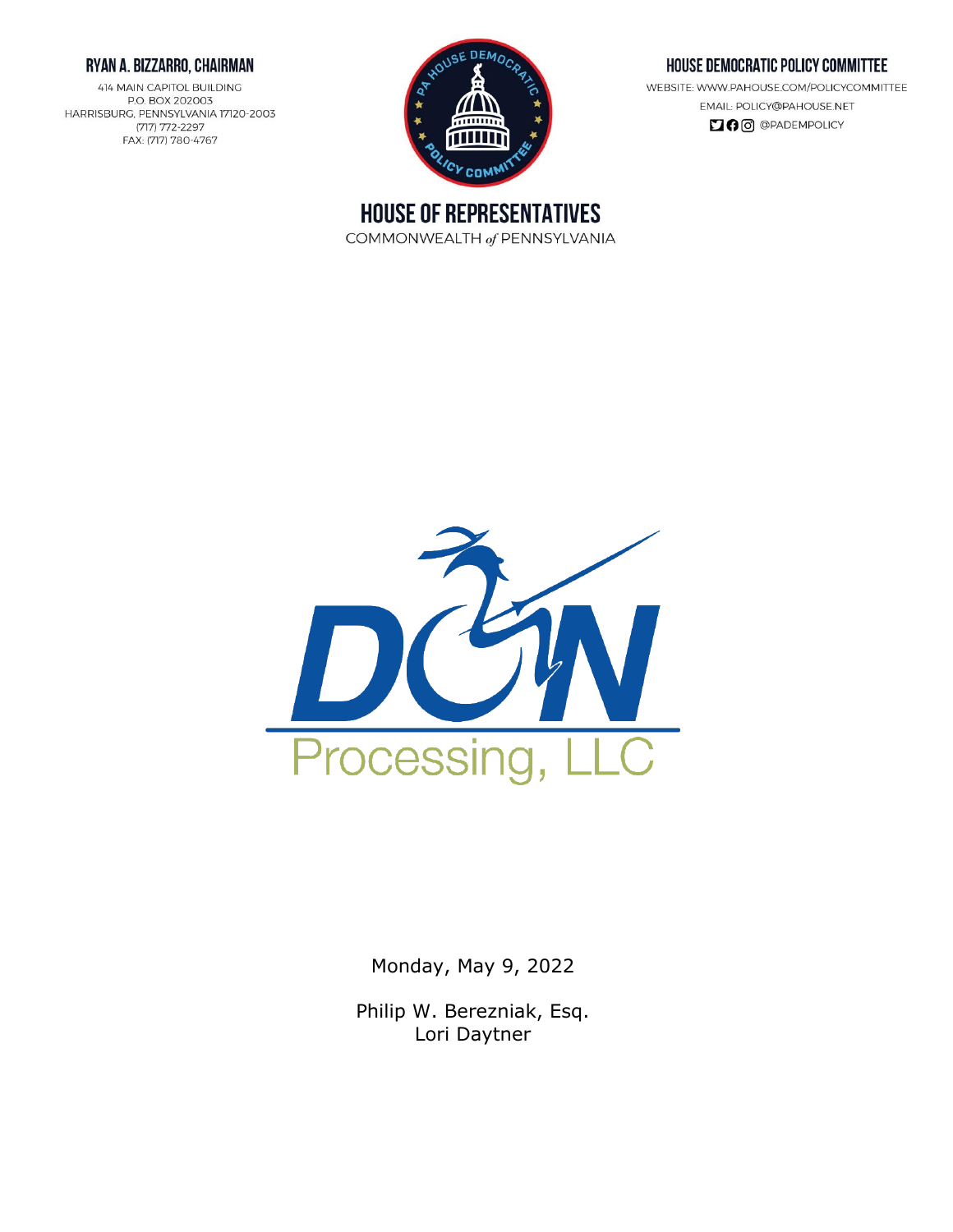414 MAIN CAPITOL BUILDING P.O. BOX 202003 HARRISBURG, PENNSYLVANIA 17120-2003 (717) 772-2297 FAX: (717) 780-4767



#### **HOUSE DEMOCRATIC POLICY COMMITTEE**

WEBSITE: WWW.PAHOUSE.COM/POLICYCOMMITTEE EMAIL: POLICY@PAHOUSE.NET **DO** @PADEMPOLICY

**HOUSE OF REPRESENTATIVES** COMMONWEALTH of PENNSYLVANIA

### Industrial Hemp Fiber

Pennsylvania can take a leadership position in industrial hemp production and value-added manufacturing, bringing economic opportunity to our farmers and supporting and regenerating existing manufacturing. DON Processing LLC (DON) has been preparing to solve the bottleneck issue to market development, which is the lack of processing facilities. DON has invested resources for the past four years establishing a growing program, generating research and development for end-use applications, and demonstrating real life uses for the hemp commodities fiber and hurd.

### DON Group of Companies

DON Processing LLC is the newest iteration of corporate entities to join the group of affiliated companies operating under the DON moniker. The DON group of affiliated companies all share the same mission initially set forth by DON Processing LLC's co-founder, Chris Lloyd: To generate local development with an emphasis on assisting persons with disabilities to live as independently as possible.

Following medical retirement from the United States Navy in 1994. Chris became active in the Independent Living movement. He joined a group of advocates that offered help to numerous individuals transitioning from an institutional environment to successful, Independent Living. In 1997, Chris's activism spearheaded grant preparation that resulted in U.S. Department of Education funding to create Pennsylvania's 17th Center for Independent Living (CIL). Originally encompassing Beaver, Butler, Lawrence, and Mercer counties, a 2016 expansion added three additional counties in southwestern Pennsylvania (Allegheny, Armstrong and Westmoreland counties). From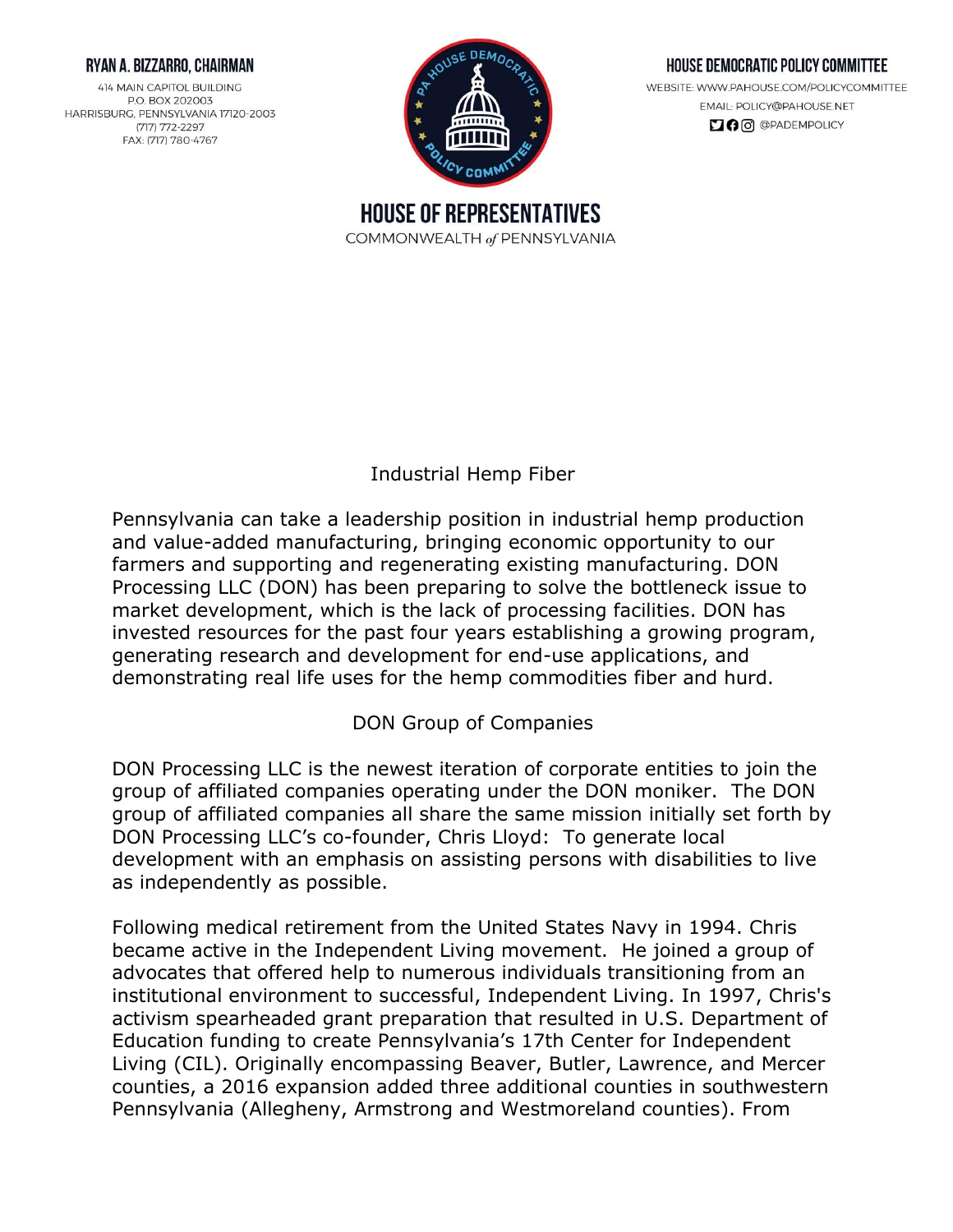414 MAIN CAPITOL BUILDING P.O. BOX 202003 HARRISBURG, PENNSYLVANIA 17120-2003 (717) 772-2297 FAX: (717) 780-4767



### **HOUSE DEMOCRATIC POLICY COMMITTEE** WEBSITE: WWW.PAHOUSE.COM/POLICYCOMMITTEE EMAIL: POLICY@PAHOUSE.NET **DO** @PADEMPOLICY

**HOUSE OF REPRESENTATIVES** COMMONWEALTH of PENNSYLVANIA

2003 through 2012, Chris served as Chief Executive Director of Disability Options Network ("DON"), the operating entity for the CIL. In 2005, recognizing limited federal financial support offered to CILs, Chris created a second organization, DON Services, Inc., as an additional funding source for Disability Options Network (DON).

DON Services, Inc., is a non-profit corporation, with a current annual budget of over \$25,000,000.00. This company has enabled the CIL to properly address the tremendous need facing persons with disabilities as they transition from institutional living to more independent, self-directed lives. DON Services, Inc., a waiver service provider, offers in-home attendant care under the CSPPPD programs and OBRA, Independence COMMCARE, in addition to Private Pay, Veterans services and ACT 150 programs. This company is currently licensed to provide services in 27 counties which is a geographic footprint stretching from Lake Erie to West Virginia.

In 2011, DON Enterprises, Inc., a 501(c)(3) corporation was added to the DON family. DON Enterprises, Inc., was formed to expand DON's mission to address the need for affordable, universal housing. DON Enterprises, Inc., was designed to assist in funding DON's housing division and has been tasked with originating DON's housing programs and initiatives by creating more appropriate housing options for individuals and families with disabilities.

DON Enterprises, Inc., was the first successful applicant for Federal Home Loan Bank funding in the local area in over 22 years and has an annual budget of over \$2,000,000.00. DON Enterprises. Inc. has acquired over 58 properties, and is currently constructing 17 new homes, with ten successfully completed and sold to date.

Additional acquisitions include the 77,000 square foot 'Central Building', located in downtown New Castle, as well as five additional buildings with over 180,000 additional square feet. All acquired buildings are now various stages of renovation and refurbishment, with several new businesses already occupying space or awaiting completion of renovations to occupy the sites. This has reversed the depletion of businesses in the downtown. In addition, the group launched a DON Reclaim, a construction materials reclamation and reuse retail outlet. DON Reclaim's mission is to support and promote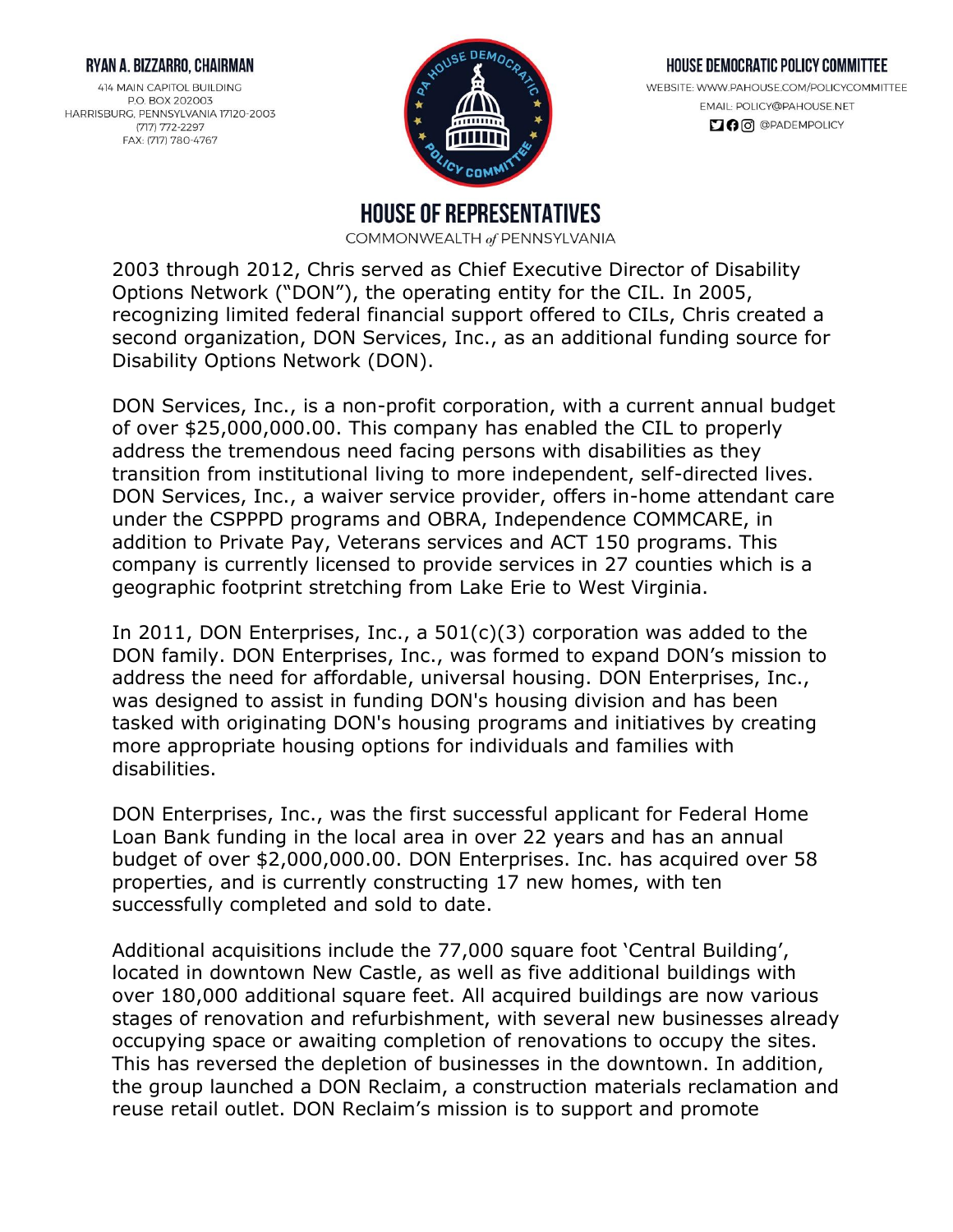414 MAIN CAPITOL BUILDING P.O. BOX 202003 HARRISBURG, PENNSYLVANIA 17120-2003 (717) 772-2297 FAX: (717) 780-4767



### HOUSE DEMOCRATIC POLICY COMMITTEE WEBSITE: WWW.PAHOUSE.COM/POLICYCOMMITTEE EMAIL: POLICY@PAHOUSE.NET **100** @PADEMPOLICY

**HOUSE OF REPRESENTATIVES** COMMONWEALTH of PENNSYLVANIA

conservation while offering employment by selling used and salvaged construction materials at a fraction of the cost of new materials.

DON affiliates are managed and operated by a team of professionals under the organizational entity, DON Management, LLC. DON Management, LLC lends its legal, accounting, insurance, and human resource expertise to the successful operation of every DON entity. While each entity is a stand alone business, the common denominator running through each corporation is the core management expertise offered by DON Management, LLC.

Industrial Hemp Market Opportunity for Pennsylvania

With long-time colleague and co-founder, Philip Berezniak, Chris was determined to invest in and build the processing infrastructure for industrial hemp fiber production. Hence the establishment of DON Processing LLC. Chris and Phil are determined to bring the same assistance to local farmers that the other DON affiliates bring to the local community.

The partners have been active in the hemp industry since the passage of the 2014 Farm Bill allowing hemp production for research purposes. They are excited to bring industrial hemp back to Pennsylvania as a great rotational cash crop that will provide new valuable opportunities and emerging markets for western Pennsylvania's local farmers.

The work has focused on two areas—supporting farmers to learn to grow industrial hemp for fiber and outreach and education to establish off-take agreements to support the investment in decortication.

Pennsylvania is strategically positioned close to the key end-user plastics and automotive manufacturing industries and is a top state for LEED construction. These industries are multi-billion-dollar markets.

U.S. automotive manufacturers are looking at hemp as a light-weighting component in electric vehicles. Plastics manufacturers are exploring hemp fiber and cellulose nanocrystals to "green" their products. Both see the tensile strength of hemp fibers as an exciting replacement which can perform better than current materials. Research is underway but will be accelerated when there is domestic supply.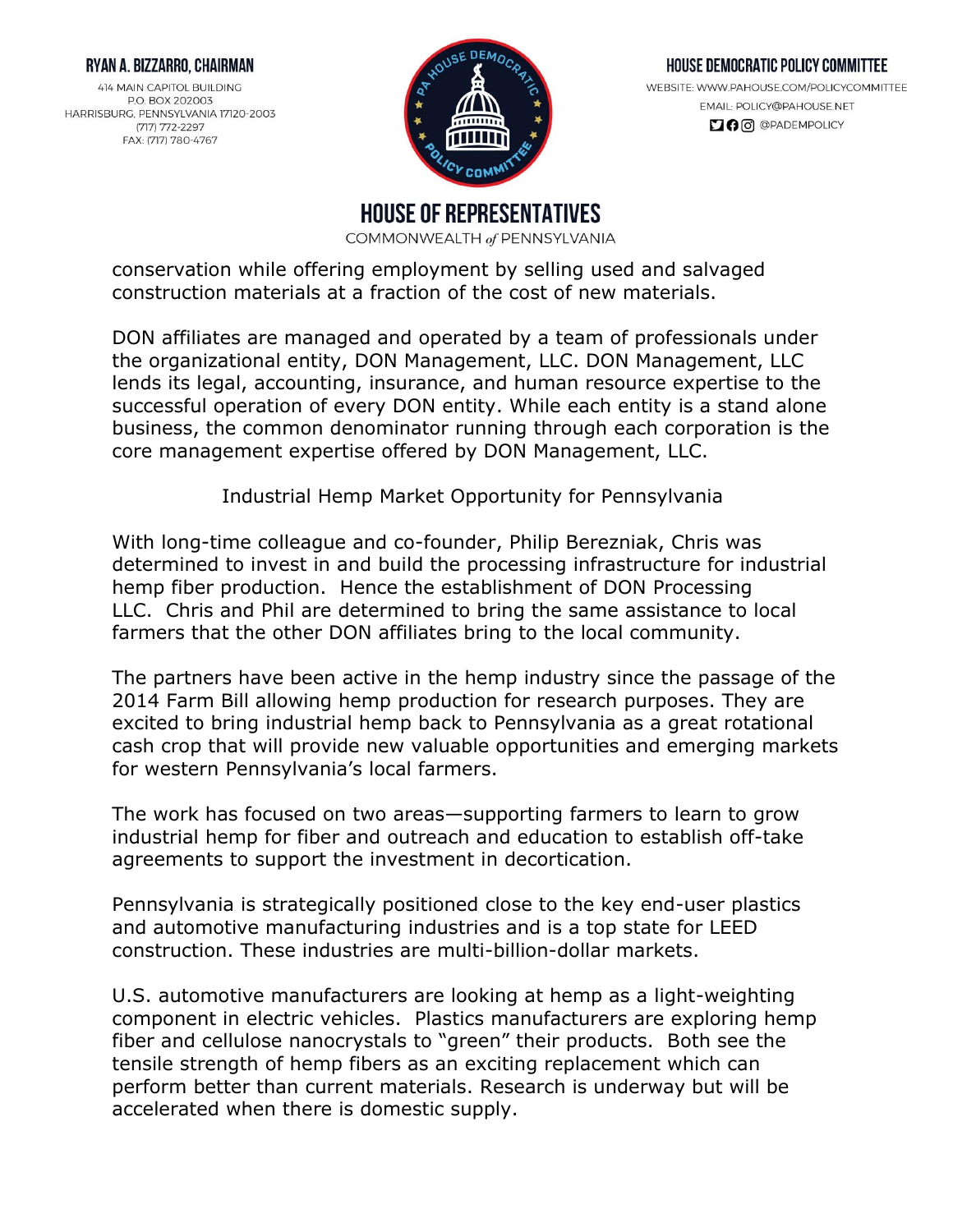414 MAIN CAPITOL BUILDING P.O. BOX 202003 HARRISBURG, PENNSYLVANIA 17120-2003 (717) 772-2297 FAX: (717) 780-4767



### **HOUSE DEMOCRATIC POLICY COMMITTEE**

WEBSITE: WWW.PAHOUSE.COM/POLICYCOMMITTEE EMAIL: POLICY@PAHOUSE.NET **DO** @PADEMPOLICY

**HOUSE OF REPRESENTATIVES** COMMONWEALTH of PENNSYLVANIA

Hemp produced in DON's Hemp Test Acres Program is being utilized in research and testing for different end-uses. With our partnership with a team from Thomas Jefferson University led by Dr. Ron Kandor to create cellulose nanocrystals (CNC). These CNC's will be tested in durable plastic products manufactured in Pennsylvania. Dr. Juan Pablo Gevaudan at the Department of Architectural Engineering at Penn State is using DON hemp for cementitious research, potentially for applications in concrete reinforcement. A team led by Dr. Ali Memari, Director of the Pennsylvania Housing Research Center (PHRC) at Penn State is conducting thermal resistance research on hemplime insulation used in Project PA Hemp Home.

Project PA Hemp Home, located in New Castle, is a complete renovation of a blighted residential construction using hemp-based building materials, specifically hemplime and HempWood™. The hemplime installation was done by Pennsylvania contractor Americhanvre. The research by PHRC will result in data on the performance of the material and its impacts on heating and cooling costs. Parsons School of Design's Healthy Materials Lab collaborated on the project and will conduct air quality testing. Typical petrochemical-based materials off-gas, creating dust which can be inhaled, ingested, and absorbed. The natural material of hemplime, which is created with hemp, lime, and water, opens the market to grow the materials for homes locally.

Leadership in Energy and Environmental Design (LEED) is a green building certification program. Pennsylvania is one of the top states for LEEDcertified contractors, and the northeast region has the oldest housing stock. Hemp construction materials are in a prime position to capture major market share as their use in retrofits increases in tandem with the dramatically growing interest in sustainable and healthy building materials. There is very high interest to use hemp fiber in multi-billion-dollar markets because it offers improved performance over current materials and has the potential to decrease greenhouse gasses and sequester carbon when used in durable goods.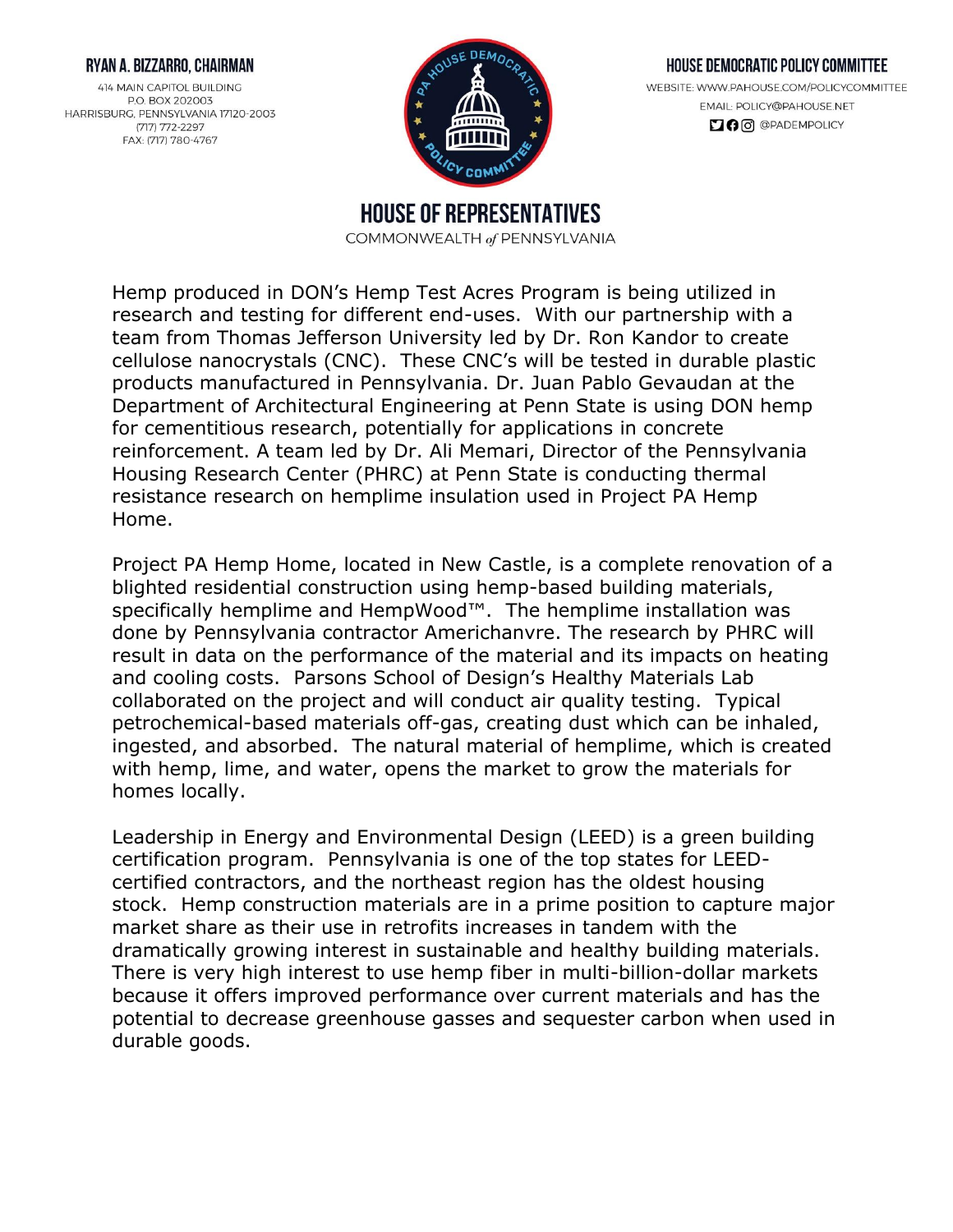414 MAIN CAPITOL BUILDING<br>P.O. BOX 202003 HARRISBURG, PENNSYLVANIA 17120-2003 (717) 772-2297 FAX: (717) 780-4767



#### HOUSE DEMOCRATIC POLICY COMMITTEE

WEBSITE: WWW.PAHOUSE.COM/POLICYCOMMITTEE EMAIL: POLICY@PAHOUSE.NET **DO** @PADEMPOLICY

### **HOUSE OF REPRESENTATIVES** COMMONWEALTH of PENNSYLVANIA

Project PA Hemp Home Before Renovation

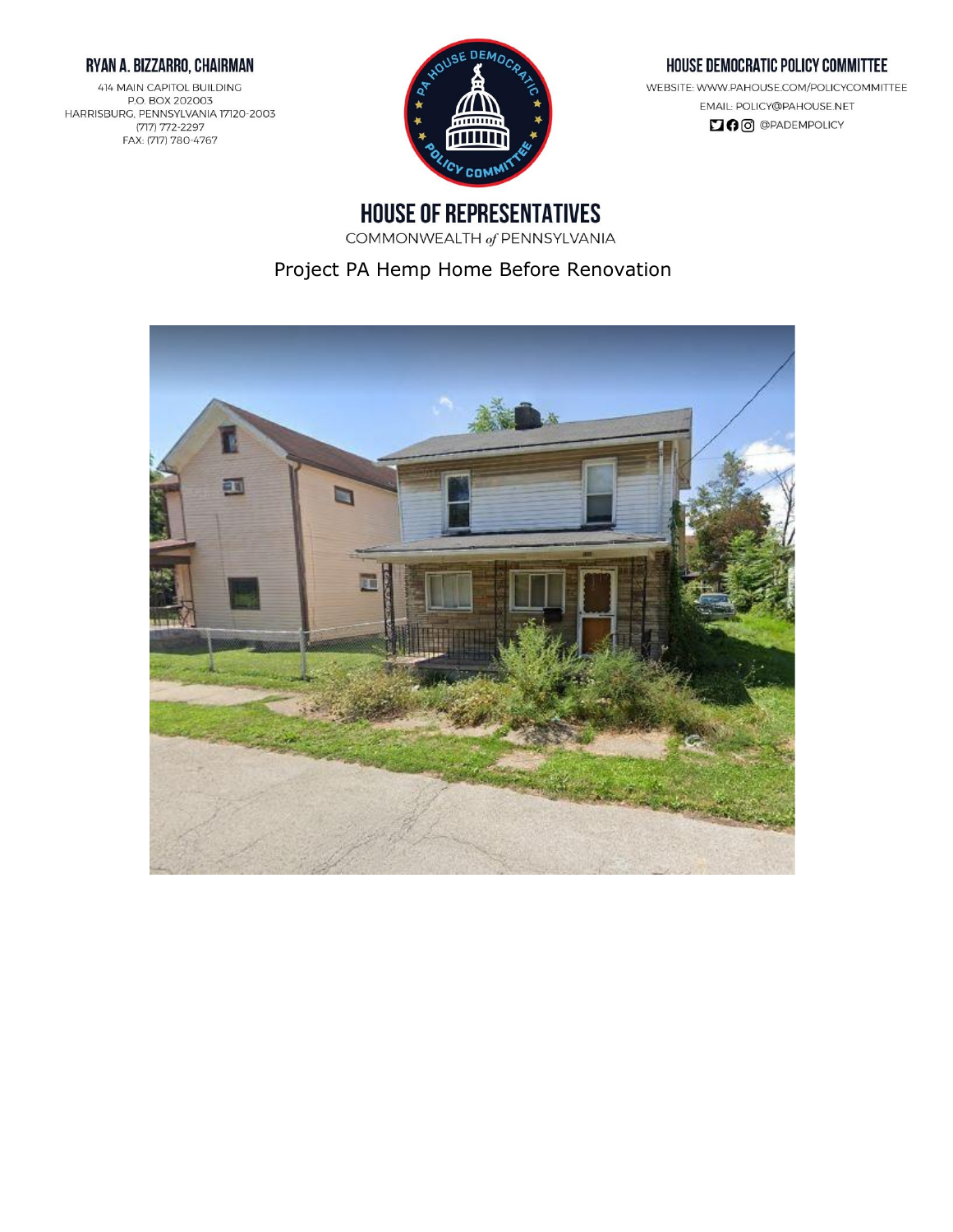414 MAIN CAPITOL BUILDING<br>P.O. BOX 202003 HARRISBURG, PENNSYLVANIA 17120-2003 (717) 772-2297 FAX: (717) 780-4767



#### HOUSE DEMOCRATIC POLICY COMMITTEE

WEBSITE: WWW.PAHOUSE.COM/POLICYCOMMITTEE EMAIL: POLICY@PAHOUSE.NET **DO** @PADEMPOLICY

# COMMONWEALTH of PENNSYLVANIA

**HOUSE OF REPRESENTATIVES** 

### Project PA Hemp Home After Renovation

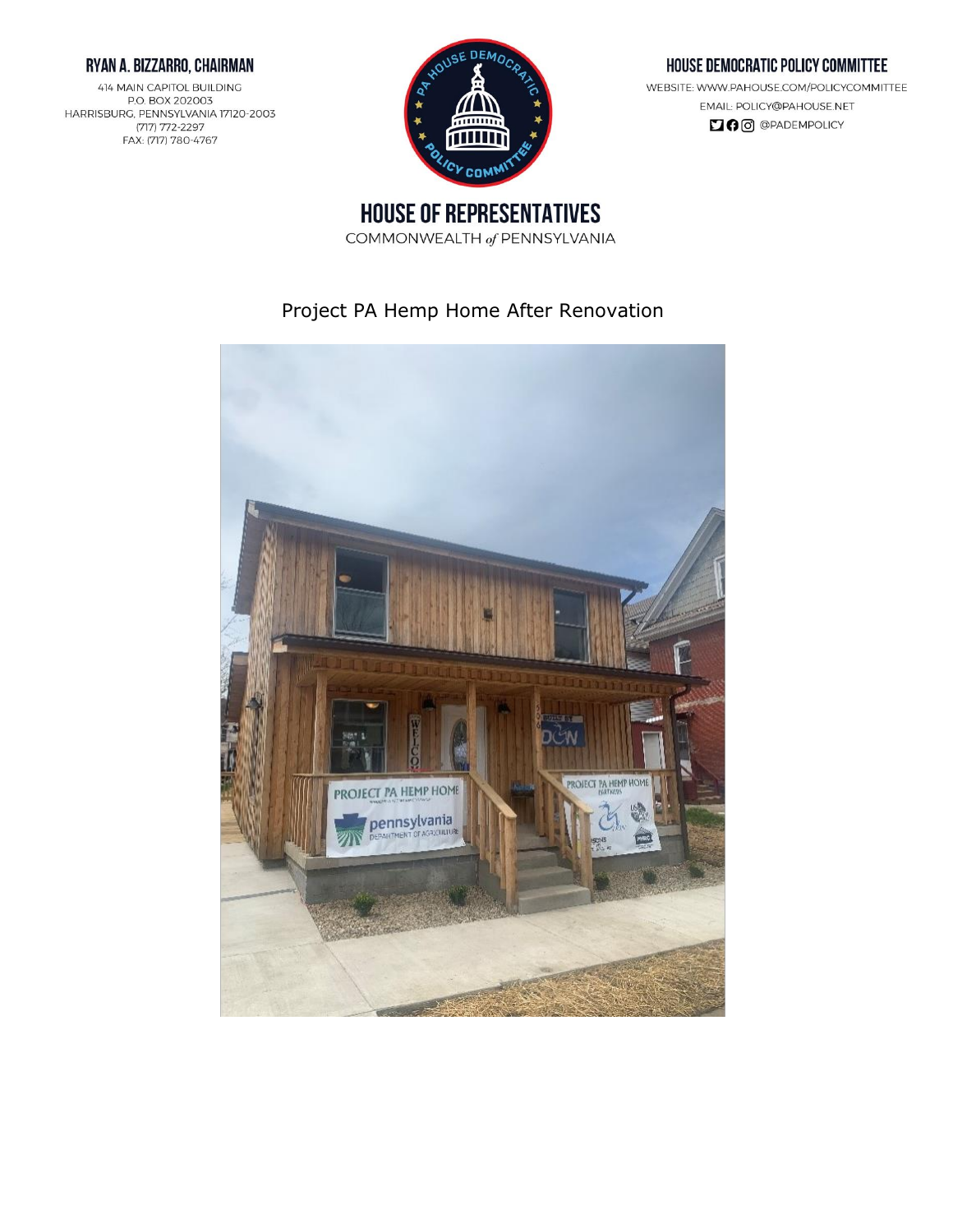414 MAIN CAPITOL BUILDING<br>P.O. BOX 202003 HARRISBURG, PENNSYLVANIA 17120-2003 (717) 772-2297<br>FAX: (717) 780-4767



#### HOUSE DEMOCRATIC POLICY COMMITTEE

WEBSITE: WWW.PAHOUSE.COM/POLICYCOMMITTEE EMAIL: POLICY@PAHOUSE.NET **DO** @PADEMPOLICY

**HOUSE OF REPRESENTATIVES** COMMONWEALTH of PENNSYLVANIA

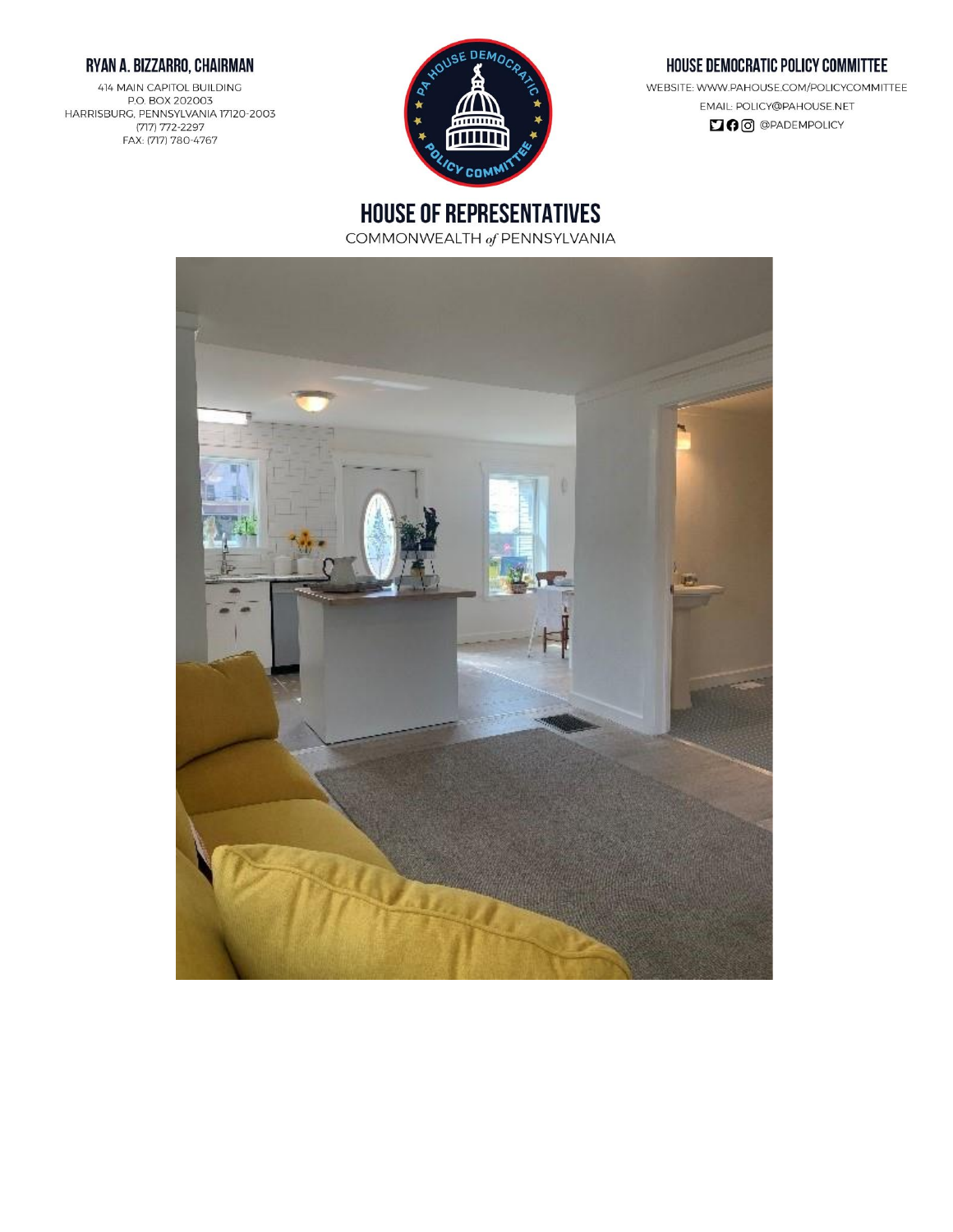414 MAIN CAPITOL BUILDING<br>P.O. BOX 202003 HARRISBURG, PENNSYLVANIA 17120-2003 (717) 772-2297 FAX: (717) 780-4767



### HOUSE DEMOCRATIC POLICY COMMITTEE

WEBSITE: WWW.PAHOUSE.COM/POLICYCOMMITTEE EMAIL: POLICY@PAHOUSE.NET **DO** @PADEMPOLICY

## **HOUSE OF REPRESENTATIVES**

COMMONWEALTH of PENNSYLVANIA